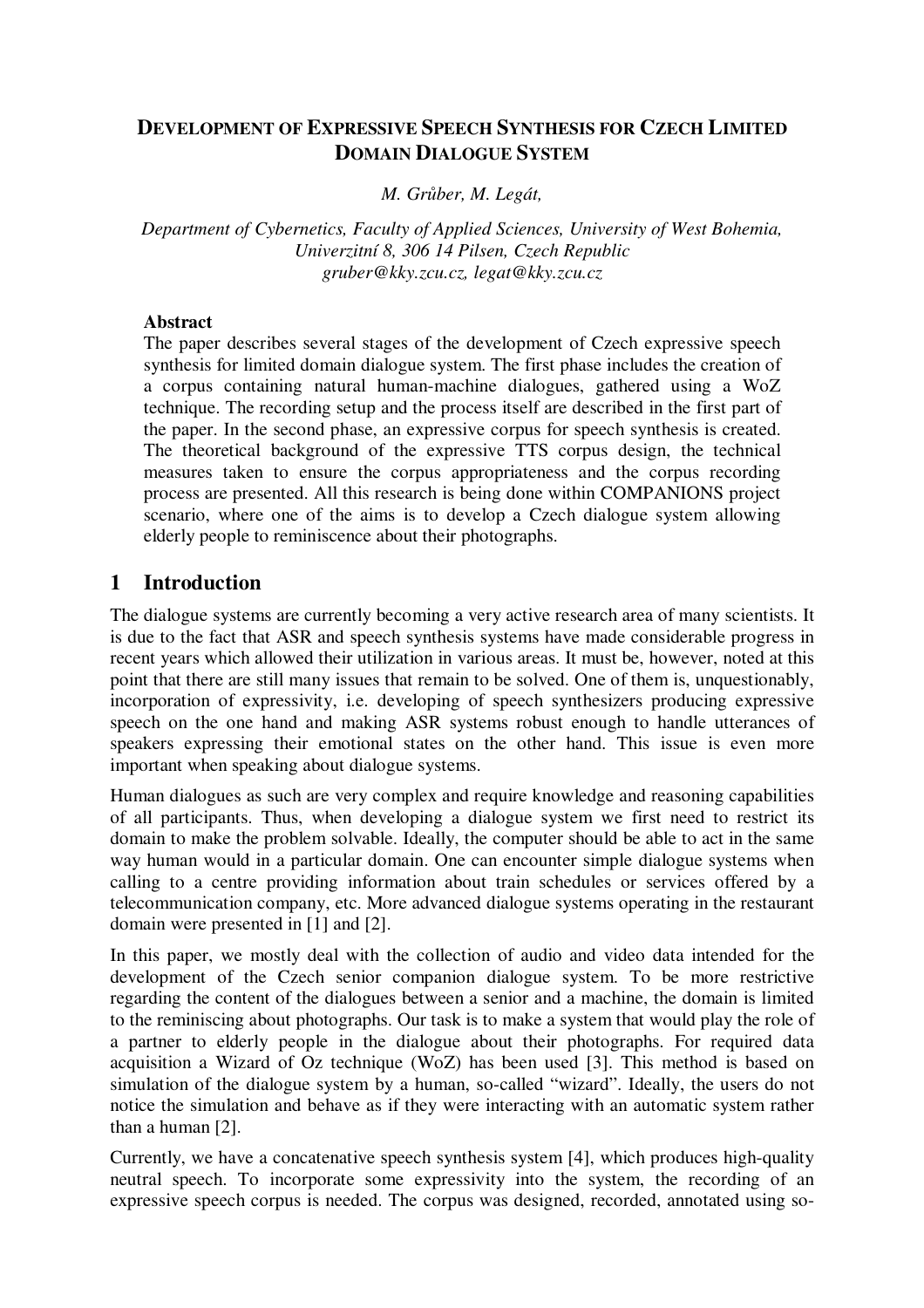called communication functions and it is planned to be included into the existing neutral speech corpus.

A set of communication functions, partially inspired by dialogue acts described in [5], was created on the basis of the collected data. Each unit in the enriched corpus will be given an extra feature related to the communication function from which it originates. This extra feature will then be taken into account in the unit selection process at synthesis run time.

This research is being done within the COMPANIONS project [6] (www.companionsproject.org). Another paper, which deals with similar data set collecting used in this dialogue system, is [7] where the reader can find some additional information on the COMPANIONS project as well as some problem specifications and requirements posed on the data set being recorded.

The rest of this paper is organized as follows: In Section 2, we describe the natural data collection process. Section 3 serves to present the set of the communication functions which will be used within the expressive speech synthesis. Section 4 is intended for a brief description of preparation works and recording of the expressive corpus. Finally, we draw some conclusions and outline our future work in Section 5.

## **2 Data Collection**

To record the natural dialogues, the WoZ technique was used. This means that the dialogue between a human subject and a dialogue system was simulated. The computer (WoZ more precisely) acted as a dialogue partner the role of which was to stimulate the conversation and to give the user the feeling of being listened to by someone. This task was managed by using the set of typical questions, backchannel utterances and also pre-recorded non-speech events expressing comprehension, amusement, hesitation, etc. We used our TTS system [4] to generate the speech output.

To keep the dialogue smooth and natural, the crucial thing was to have a set of pre-prepared sentences (henceforth referred to as scenario) which the wizards could use very quickly at a



- $\mathscr{P}$  Where was this picture taken?
- $\mathscr{P}$  Was it a vacation?
- Did you go there regurarly?
- $\mathscr$  This can be which year?
- $\mathscr S$  Who are the people on the picture?
- Your daughter? What is her name?
- Do you also remember the name of her friend?
- Which one is Veronica? (the daughter)
- $\ell$  How old was she at that time?
- Did she like the mountains? (We already know that the picture was taken in the mountains.)
- Did you also do some skiing there?
- Cross-country or down-hill?
- That must have been wonderful
- $\mathscr{D}$  You surely have nice reminiscences.

**Figure 1** *An example of a set of pre-prepared sentences related to a picture*

dialogue runtime simply by clicking on them. A part of one of these scenarios along with the corresponding photograph is shown in Figure 1. Obviously, the dialogues did not always follow exactly the prepared scenario, so the task of the wizards was to type the appropriate sentences on-line. This could have caused unnatural pauses in some cases but in general this problem was not so serious.

The recording of the natural dialogues was done in hourly sessions. In each session, one elder person (object) was recorded being alone in a recording room. The setup of the recording room is depicted in Figure 2.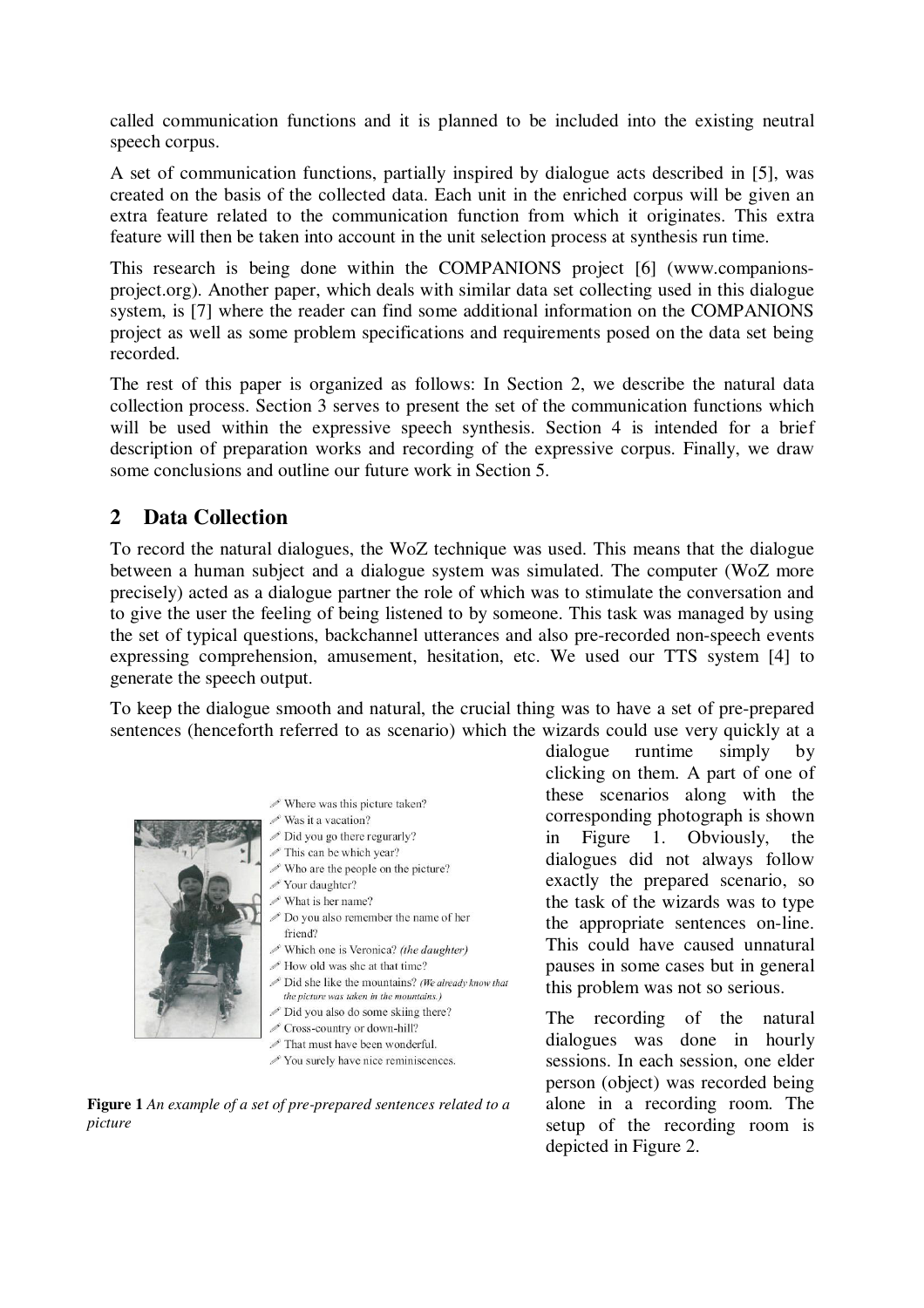

**Figure 2** *Setup of the recording room*

In the recording room, the object was sitting at the table where only an LCD screen and two speakers were placed on. The only contact between the subject and the computer was through speech, there was neither keyboard nor mouse on the table. Speech was recorded by two wireless head microphones and the video was captured by three miniDV cameras. There was also one surveillance webcamera, just to check the status of the object and provide the wizards with a visual feedback.

In Figure 3, there is shown a snapshot of the screen which was presented to the object as a visual communication interface of the dialogue system. On the left upper part of the screen,



**Figure 3** *Snapshot of the presenter*

there is visualized 3D model of a talking head. This model is used as an avatar, the impersonate companion that should play a role of the partner in the dialogue. In addition, on the right upper part, there is shown a photograph being discussed. On the lower half of the screen, there is a place used for displaying subtitles (just in case the synthesized speech is not intelligible sufficiently). However, after some recording sessions, all subjects reported that the synthesized speech was clearly intelligible and therefore it was decided to hide the subtitles for the rest of the recording sessions.

Speech was captured by two wireless microphones. One microphone was used for speech of the object, the second one recorded speech of the avatar. For high quality recording, an external preamplifier and an external Creative Sound Blaster Extigy sound card were used. Almost all audio recordings were stored using 22 kHz sample rate and 16-bit resolution. The first six dialogues were recorded using 48 kHz sample rate, later it was reduced to the final level according to the requirements of the ASR team.

The video was captured by three miniDV cameras. The subjects were recorded from the front, side and back view to provide data usable in various ways. The front view could be used for the visual speech synthesis, taking advantage of algorithms for lips tracking. Along with the side view, it can be also used for 3D head modelling. Since in the side view there was captured not only face but also the whole upper part of a body, it can be used for hands gesture and body movement tracking. The back view shows what was displayed on the LCD screen and in some cases what the speaker pointed at on the photograph. This information can be useful for example for tagging people on the picture when they are pointed at by the user while talking about them. This could be helpful for computer vision while seeking for the objects pictured on the photo.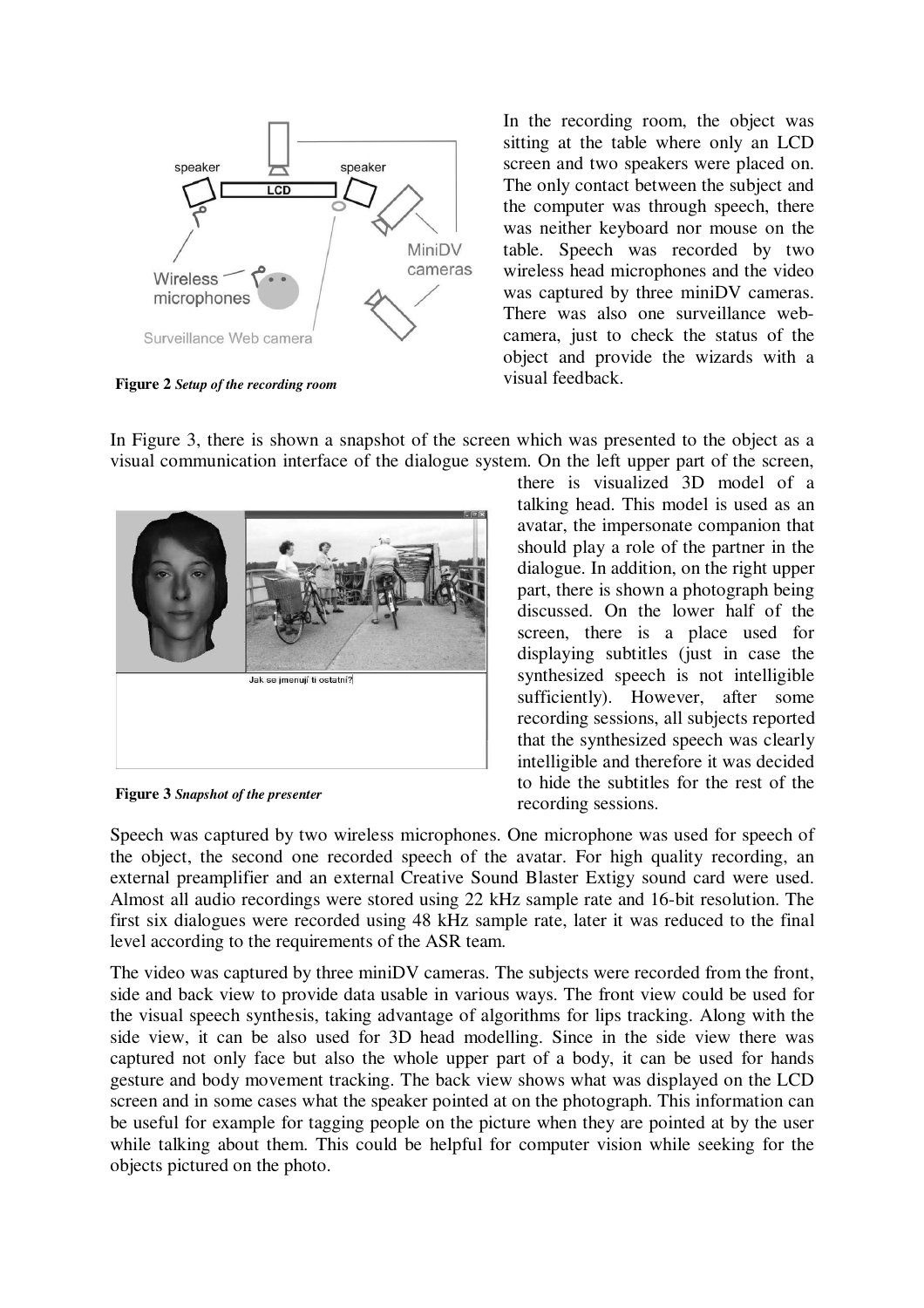The data set contains 65 dialogues. Based on gender, the set of speakers can be divided into 37 females and 28 males. Mean age of the speakers was 69.3 years; this number was almost the same for both male and female speakers. The oldest person was a female, 86 years old. The youngest one was also a female, 54 years old. All the recorded objects were native Czech speakers; two of them spoke a regional Moravian dialect. This dialect differs from regular Czech language in pronunciation and also a little in vocabulary.

Approximately one half of the objects stated in the after recording form that they have a computer at home. Nevertheless, most of them do not use it very often. Almost all the

| AVATAR: | What about this photo?                                                                                                                                                                                                                                              |
|---------|---------------------------------------------------------------------------------------------------------------------------------------------------------------------------------------------------------------------------------------------------------------------|
| USER:   | Well, this is my son with his dog, his name is Cindy.                                                                                                                                                                                                               |
| AVATAR: | What is your son's name?                                                                                                                                                                                                                                            |
| USER:   | And the son's name is Roman.                                                                                                                                                                                                                                        |
| AVATAR: | How old is your son?                                                                                                                                                                                                                                                |
| USER:   | He is 28 years old.                                                                                                                                                                                                                                                 |
| AVATAR: | Do you have other children?                                                                                                                                                                                                                                         |
| USER:   | Yes, I have one more son.                                                                                                                                                                                                                                           |
| AVATAR: | What is your son doing?                                                                                                                                                                                                                                             |
| USER:   | This son, Roman, has his own company and the other is<br>named Jiří and he works in a warehouse in Plzeň.                                                                                                                                                           |
|         | AVATAR: Tell me something about them.                                                                                                                                                                                                                               |
| USER:   | Well, both of them are rather good sons, one of them is<br>single, the other is divorced because just his wife with<br>that Lucinka left for Norway and he stayed alone whereas<br>the other son Roman has a girlfriend that he is only<br>probably going to marry. |

dialogues were assessed as friendly and smooth. And even more, the users were really enjoying reminiscing on their photos, no matter that the partner in the dialog was an avatar. Duration of each dialogue was limited to 1 hour, as this was the capacity of tapes used in miniDV cameras, resulting in average duration 56 minutes per dialogue. During the conversation, 8 photographs were discussed in average (maximum was 12, minimum 3). To briefly outline how the dialogues develop we present it in the Figure 4.

Thus, we have gathered more than 60 hours of speech data but the most important thing is that we have knowledge how such dialogues develop and what is crucial for senior companion dialogue system development. Moreover, we have a set of sentences to design a speech corpus for limited domain speech synthesis. It is clear that many real future dialogues might, and very likely will, develop in a different way than the recorded ones. However, the coverage of the most widely used and the most relevant phrases should be assured. Besides, in these dialogues the human plays an active role whereas the machine only expresses an interest by various ways and stimulates the user to speak more by asking questions, and thus acquires more information about the photograph and the user.

#### **3 Communication function**

**Figure 4** *Initial phase of a dialogue*

As mentioned above, in these dialogues we will not try to express an emotion explicitly, but we will focus on a set of affective states instead. However, these affective states will of course include emotions implicitly.

Each sentence in a dialogue is classified in two steps. In the first step, there is taken a decision, whether the sentence is a question or an indicative sentence. In addition, the type of the question can be more precisely specified using the following groups:

- question multiple choice
- question wh
- question yes/no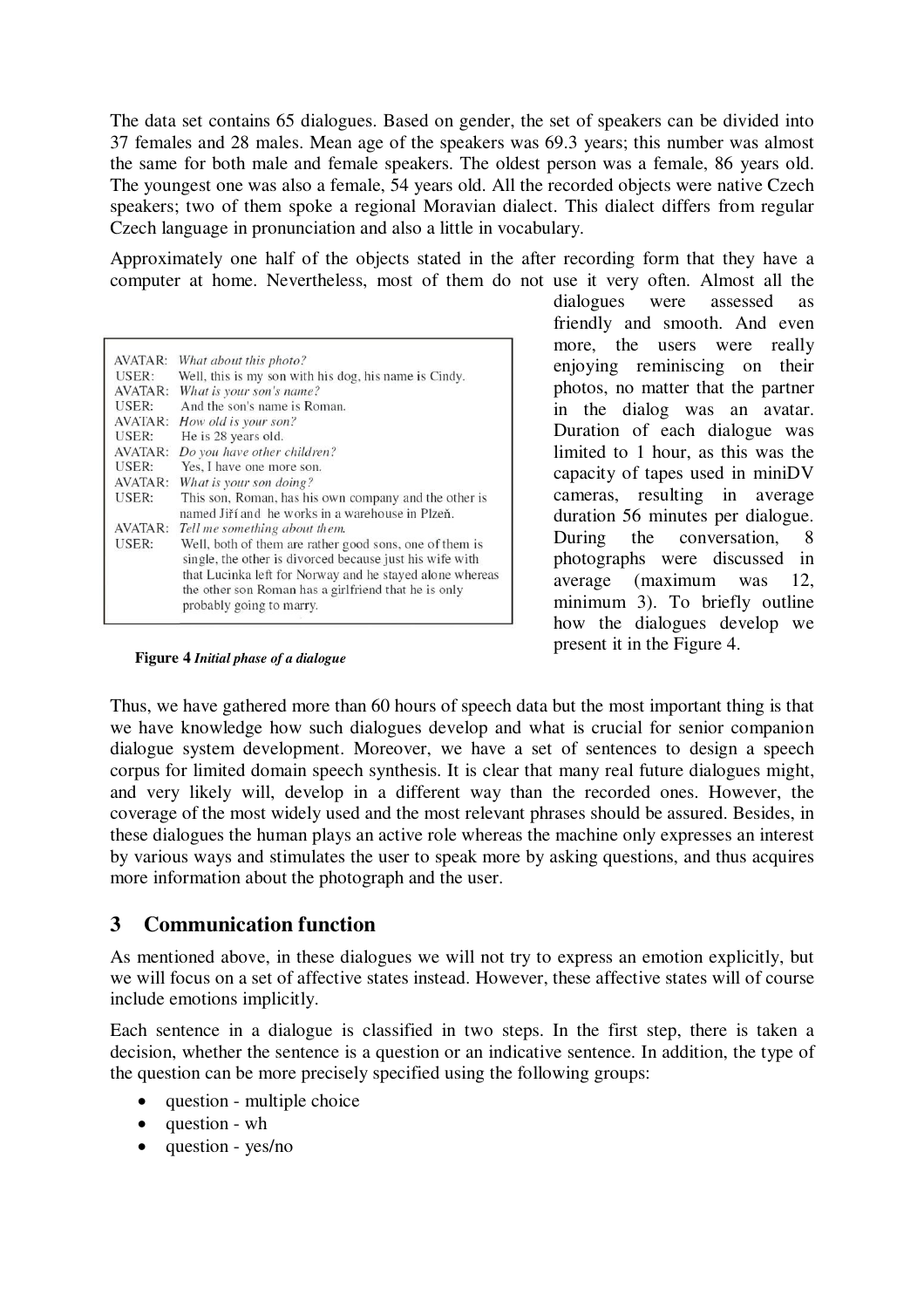In the second step, the communication function (real feeling) is determined. The communication is a term for a part of a dialogue that is uttered in other than neutral style, i.e. expressively. For this purpose a set of communication functions was proposed, see Table 1. However, to keep the consistency in labelling there is also a communication function marked *not specified*.

| <b>CF</b>        | example                                |
|------------------|----------------------------------------|
| Directive        | Tell me that.                          |
| Request          | Let's get back to that later.          |
| Wait             | Wait a minute. Just a moment.          |
| Apology          | I'm sorry. Excuse me.                  |
| Greeting         | Hello. Good morning.                   |
| Goodbye          | Goodbye. See you later.                |
| Thanks           | Thank you. Thanks.                     |
| Surprise         | Do you really have 10 siblings?        |
| Sad empathy      | It's really terrible.                  |
| Happy empathy    | It's nice. Great.                      |
| Showing interest | Can you tell me more about it?         |
| Confirmation     | Yes. Yeah. Well.                       |
| Disconfirmation  | No. I don't understand.                |
| Encouragement    | Well. For example? And what about you? |
| Not specified    | Do you hear me well?                   |

**Table 1** *Communication functions*

This set of communication functions is partially inspired by dialogue acts described in [5]. For our future application, this set can be still slightly modified; some communication functions can be removed, added or merged. Exact set of communication functions will be determined after the analysis of annotations (see below).

In addition to the communication function, some non-speech events like cough, smile, laughter, hesitation etc. are required to be included to the corpus. These events are very important parts of a dialogue when we are talking about a "natural" dialogue system. They have to be implemented into the speech synthesis and have to sound as naturally as possible. These events are very significant features that can show that the system is still listening to the speaker and understands him/her.

To illustrate a link between communication functions and emotions, let us consider following situation. When the subject thinks back on a certain event in the past, for example a wedding, he may speak emotionally (let us say expressively) and the emotion for this part of the dialogue could be marked as *joy* or *happiness*. When using communication functions, each sentence uttered during this part of the dialogue can be marked with different label, e.g. *directive* ("Tell me something about this wedding."), *happy empathy* ("It had to be really nice wedding."), *confirmation* ("Well, I understand."), *disconfirmation* ("I don't know that place.") or *encouragement* ("What was the wedding presents?").

It is supposed that these various styles differ in acoustic parameters, e.g. in intonation, F0 contour, intensity etc. as well as various emotional styles do [8]. Thus, the concatenation of speech units coming from sentences marked with the same communication function should be acoustically smoother. Moreover, considering this limited domain synthesis – reminiscing about photographs – it is very likely to have, during the synthesis time, the appropriate sentence pre-recorded and already stored in the speech corpus as a whole. Then the required sentence could be just played back. Using this approach, we can achieve better coverage of various parts of the dialogues in this domain and finer resolution of various speaking styles.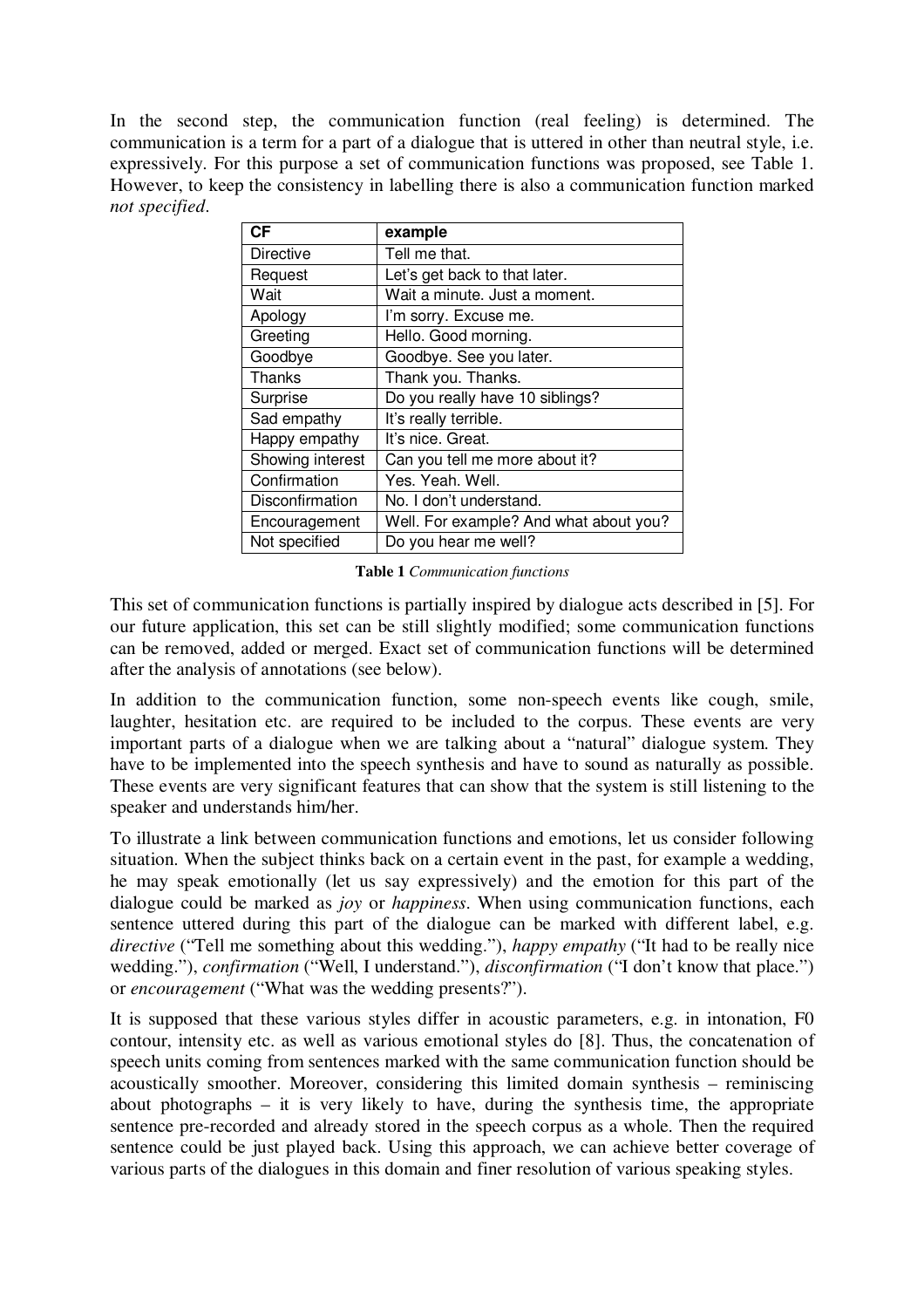## **4 Preparation works and recording of the expressive speech corpus**

Since the concatenative speech synthesis is planned to be used, we firstly needed to record expressive speech corpus. This corpus will be added to the neutral corpus we already have. The newly recorded expressive corpus was properly annotated with respect to the communication functions, which will than become one of the features used for the target cost computation.

The data used for the speech synthesis purpose has to be high-quality and should be recorded by professional speaker with ability to show the feelings and express them in speech. Therefore, the recording took place in an anechoic room and was performed by a stage player (who recorded also our neutral speech corpus). In addition, high-quality equipment like external mixing desk including sound card were used. Speech and the glottal signal were captured.

The expressive corpus for the speech synthesis was recorded as a dialogue, based on the previously recorded WoZ dialogues (described above). The speaker was listening to the natural dialogue (only the channel with the subject's speech) and in the appropriate moments the dialogue was paused and the speaker was prompted to record the required sentence (the original avatar speech). Her task was to respond in the same sense as the avatar did in the original dialogue, but different words could have been possibly used (it was up to the speaker and her feelings). She was also supposed to convey a suitable expressivity in speech.

A special application dedicated to this type of recording was developed. It allows the playback of the natural dialogue; in the appropriate time, before the talking head starts speaking in the original recording, the dialogue is paused and the speaker has an opportunity to record a desired sentence. The text of the sentence is displayed on the screen in advance so that the speaker has enough time to get acquainted with it before the recording.

Almost all the natural dialogues were re-recorded this way. We have recorded approximately 7,300 of (mostly short) sentences. Those were transcribed and annotated by communication functions described above.

# **5 Conclusion and future work**

More than 60 hours of a unique audiovisual corpus for Czech language has been recorded and manually transcribed. The recordings were made using high-quality technical equipment – external sound card, pre-amplifier, two wireless head microphones (separately one for the senior and one for the avatar) and three miniDV cameras.

Speakers' audio tracks were mainly used during the expressive speech corpus recording. However, the tracks are also supposed to be used for statistical model training in the field of automatic speech recognition, in the future it could be used e.g. for the recognition of emotions.

Avatar's audio tracks have been analyzed and the sentences uttered by the avatar were rerecorded by a professional speaker for the purposes of the expressive speech synthesis.

According to the recorded expressive speech corpus, a set of communication functions was proposed to cover our limited domain task. The corpus was later transcribed and afterwards annotated using proposed communication functions. During annotations, the annotators were listening to the utterances and marked each sentence with one or more communication functions (we assume that one sentence can represent more than one expressive style).

The annotations will then be used in the concatenative speech synthesis system, where the relevant communication function will be taken as one of the features of a speech unit.